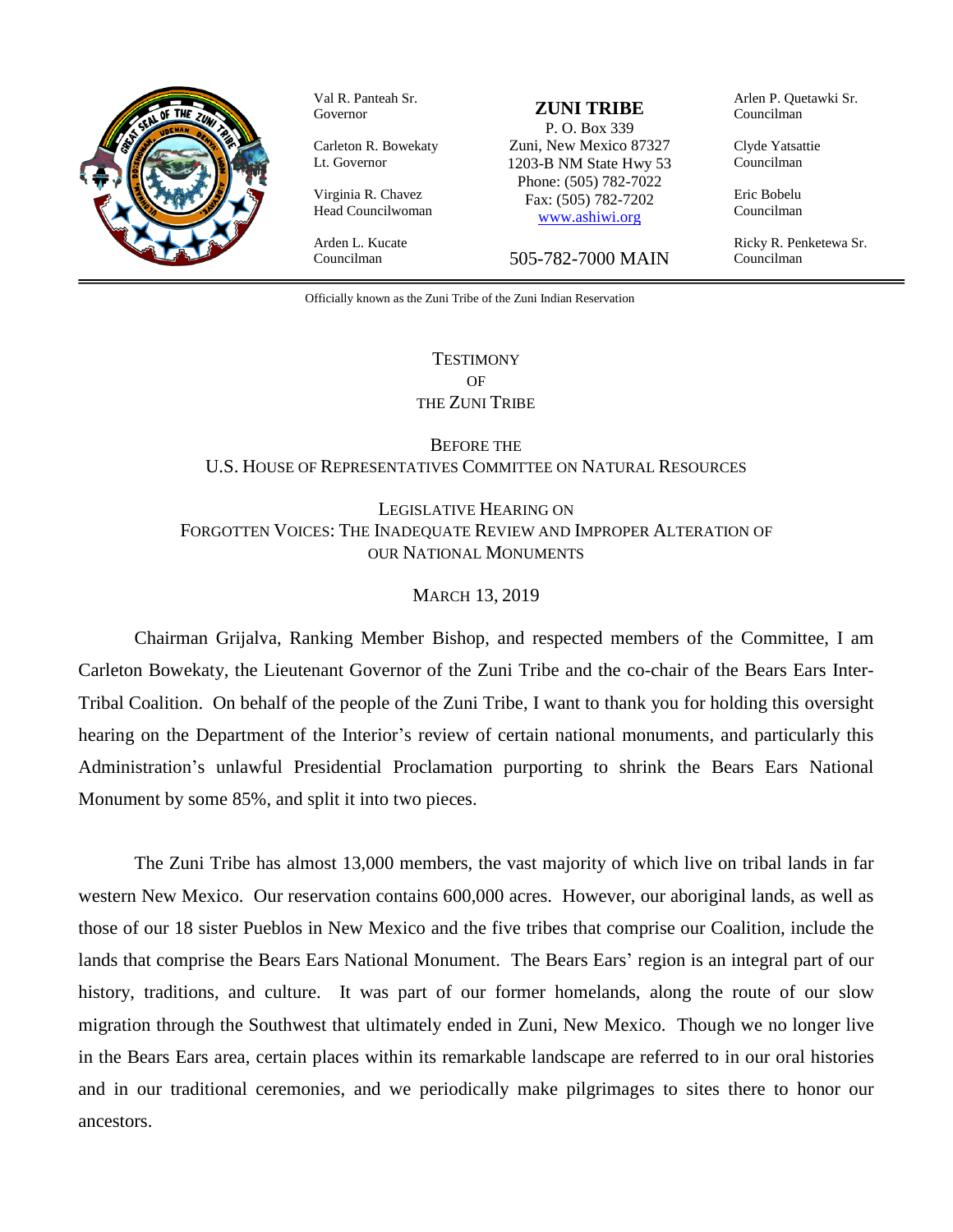# The Bears Ears Inter-Tribal Coalition and the Bears Ears National Monument

Zuni has been actively involved in the Bears Ears Inter-Tribal Coalition since its inception. It is a unique Coalition, one that has remained focused on our mutual interest in ensuring that the remarkable cultural and natural resources found on the ancestral tribal lands that comprise Bears Ears are protected and preserved. It was therefore entirely appropriate for the 2016 Presidential Proclamation creating the Bears Ears National Monument (the "Obama Proclamation") to have established the Bears Ears Commission, with representation from each of the five tribes, in order to "provide guidance and recommendations on the development and implementation of management plans and on management of the monument."

In contrast to the Obama Proclamation's respect for the tribes' historical connections to Bears Ears, the current Administration, through the Department of the Interior, conducted a National Monument review that largely ignored tribal interests and concerns. It appears that this so-called review was conducted with a pre-determined objective of justifying executive action -- action which we are now challenging in federal court -- to greatly reduce the area protected by the Bears Ears National Monument so that excluded lands can be available for mineral exploration and development. President Trump's executive action would also substantially reduce the role of tribes in ensuring the protection of the Monument's invaluable cultural sites and resources.

Though once inhabited and used exclusively by tribes in the Southwest, Zuni recognizes that the Bears Ears lands are now federal lands, owned by all Americans. And we want its stunning landscape and special places preserved so that *all* of us, including future generations, can enjoy it and learn about its unique past. It cannot be seriously debated that the five tribes have unique connections to, knowledge of, and perspectives on Bears Ears, and our perspectives should be recognized and given meaningful voice. Unfortunately, the expedited planning process that the Bureau of Land Management and U.S. Forest Service are currently conducting has not included meaningful consultation with us.

I want to avoid repeating the testimony of the tribal leaders from the other Coalition tribes testifying today, but I do want this Subcommittee to know that we stand united, and that Zuni supports